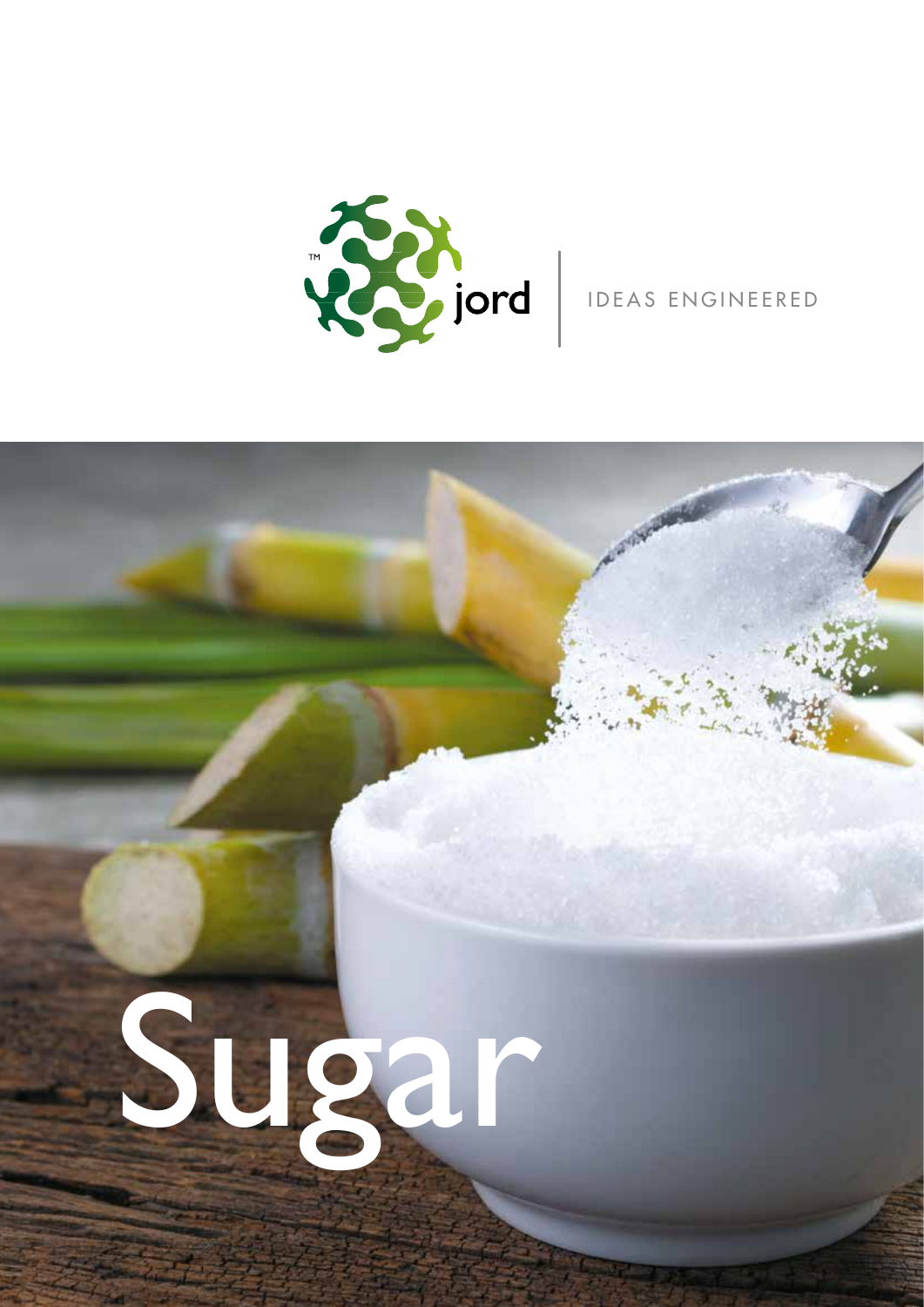## Air Cooled Steam Condensers

Jord air cooled steam condensers provide a viable alternative to water cooled condensers for condensing pan and evaporator steam.

### Benefits of ACC's

- Zero water requirement
- Simple modular design and installation
- Minimal maintenance
- Proven effectiveness even in high ambient temperatures

In designing an air cooled vacuum steam condenser for a sugar refinery, there are several additional considerations compared to a steam turbine condenser;

- Corrosive vapours material of construction is critical.
- Fouling sugar is fouling and a significant fouling factor must be incorporated in the design.
- Non-condensibles sugar refinery vapour has more than ten times the entrained air than turbine vapour and the condenser must be designed to accommodate this.
- Syrup boil over the single most important design consideration in incorporating an air cooled condenser is that syrup boil-over does not reach the main steam duct and the heat exchanger tubes.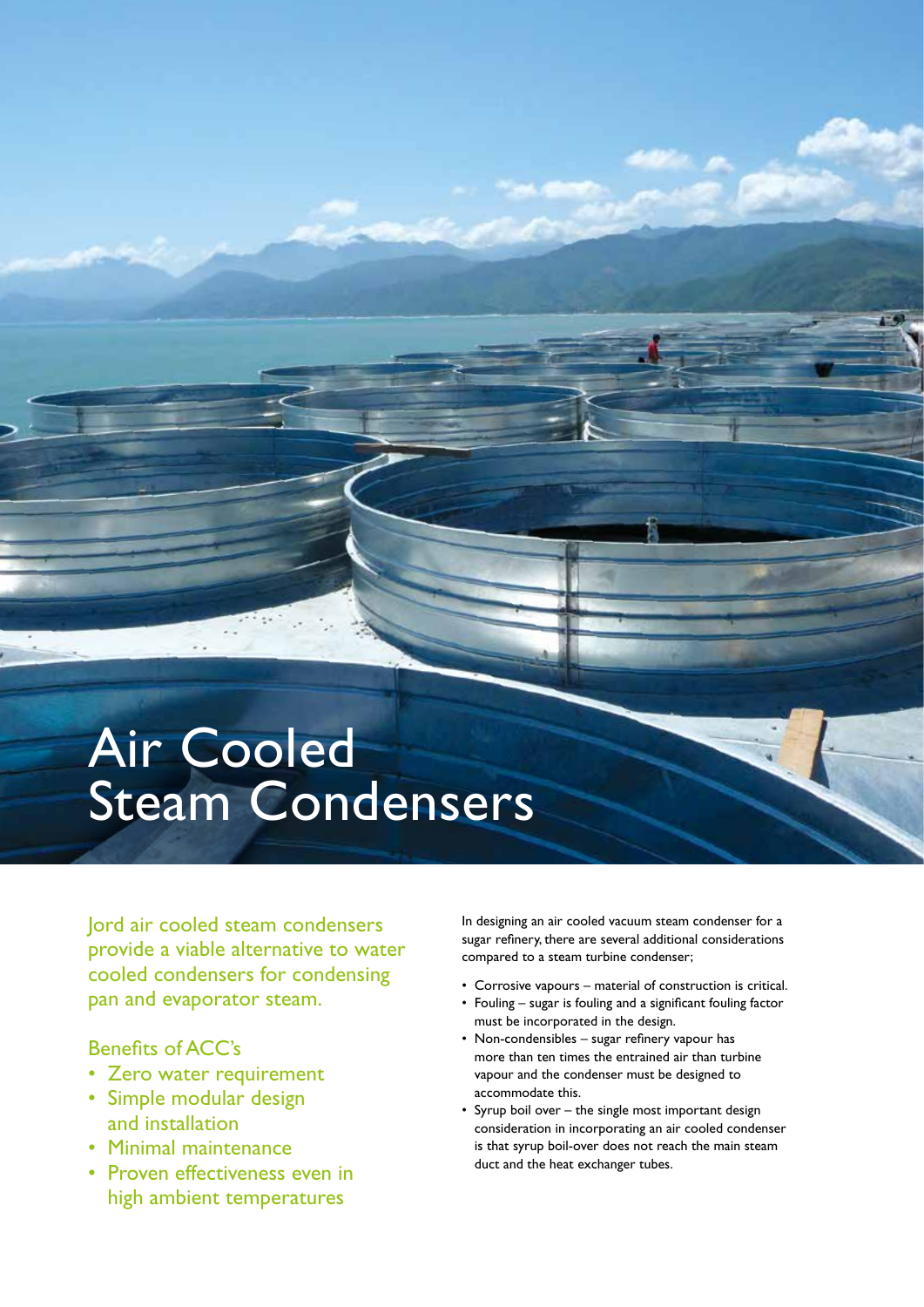## **GAC Decolourisation Plant**

Jord Granular Activated Carbon ('GAC') sugar decolourisation plants offer excellent colour removal and process resilience.

### Benefits of GAC

- High performance colour removal
- Zero liquid discharge
- Environmentally friendly technology
- Suits both large and small refineries

#### GAC PROCESS

Feed liquor passes through columns packed with granular activated carbon, the carbon adsorbs colour and other contaminants from the liquor producing a fine liquor. Jord offers both Fixed Bed and Pulse Bed adsorbtion columns depending on the refinery requirements.

#### ACTIVATED CARBON

Is a broad spectrum adsorbtion agent effective on both plant pigments, melanoidins and caramels plus it will remove any odours in the liquor.

There is no requirement to replace the entire carbon inventory after the initial fill however to maintain effective adsorbtion of the carbon over time it is periodically withdrawn from the columns and regenerated in a multiple hearth furnace ('MHF') at high temperature.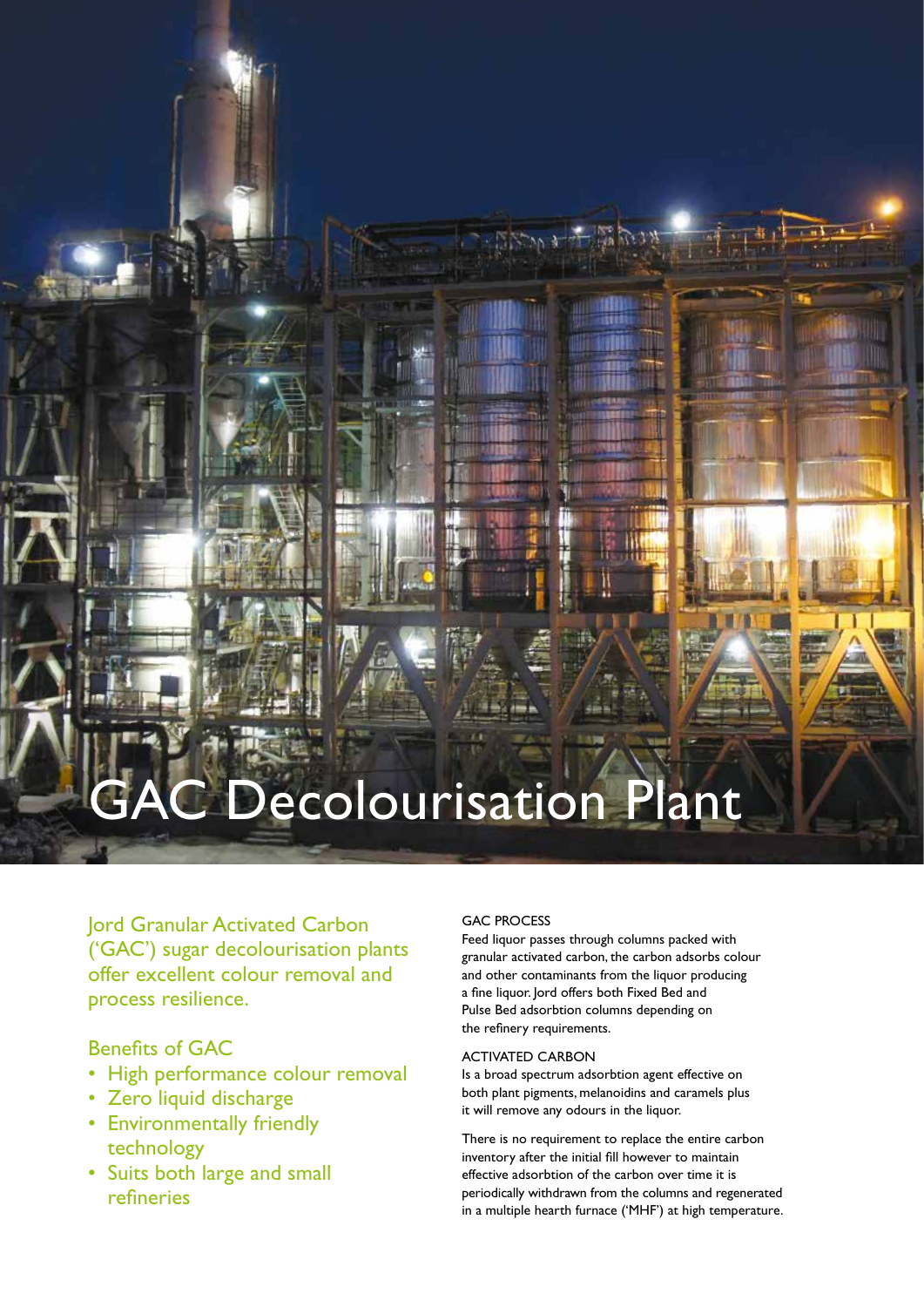## GAC Reactivation Plant Multiple Hearth Furnace

Jord Multiple Hearth Furnace's are used to effectively reactivate exhausted GAC from the decolourisation plant ready for reuse.

The multiple hearth furnace provides the environment for releasing the impurities adsorbed onto the carbon from the sugar liquor. In the furnace the carbon is gently raked by rabble teeth over a number of hearths where it is exposed to temperatures up to 950°C. Conditions within the furnace are closely controlled to provide a high temperature, low oxygen atmosphere that restores the carbon adsorptive capacity by driving off and destroying the contaminants without burning or destroying the carbon.

Emissions from the MHF are treated to meet the most stringent environmental standards with a high efficiency cyclone and afterburner (also known as a thermal oxidiser). Heat used in the process can be recuperated to produce steam for use in the MHF itself or elsewhere in the refinery. Such recuperation technology can reduce the net energy consumption by up to 65%.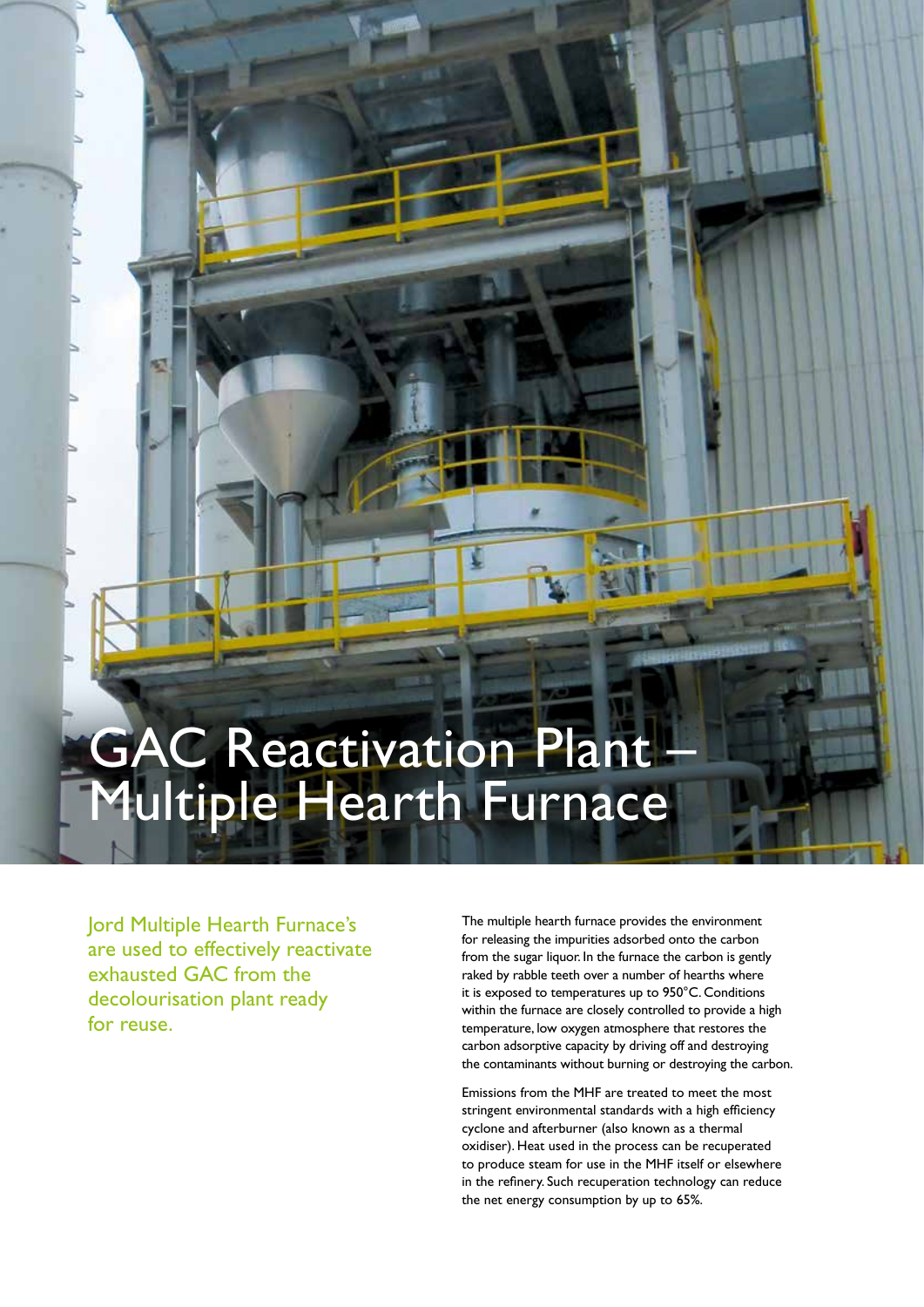# Pressure Filtration

Jord's extensive range of filter presses offer a reliable and proven solid – liquid separation solution for your sugar refinery. Our focus has been on fast-acting filter presses that deliver optimum speed while delivering consistent and reliable operation.

Automating the process for minimal operator involvement has been achieved with novel process control logic and easy-to-use operator interfaces.

# Vacuum Filtration

Jord's history with Rotary Drum Vacuum Filters (RDVF) dates back 45 years to its very first order, a cane mud filter for the Racecourse sugar mill in QLD.

This order spawned an installation list of many hundred RDVF's across the globe, renowned for their longevity and superior design.

Jord's range of RDVF's extends to 4.88m diameter by 5.7m long offering a huge  $240m^2$  of filtration area. An added advantage of Jord RDVF's is the single filtrate receiver to handle both the wash and form filtrate.